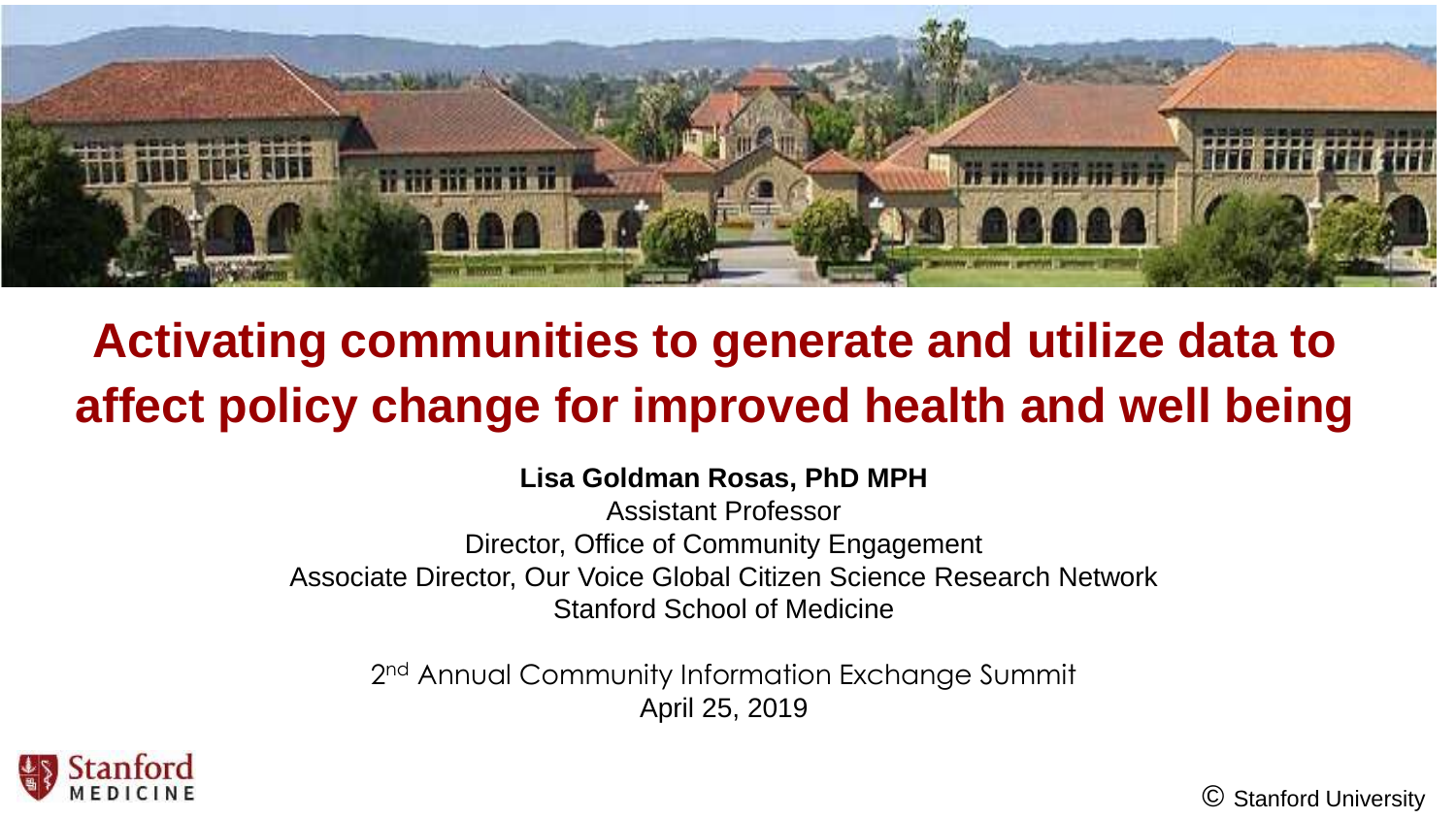#### An **under-utilized renewable resource** on the planet to promote human & planetary wellness . . .



#### are **residents themselves!**

(through community-engaged citizen science)



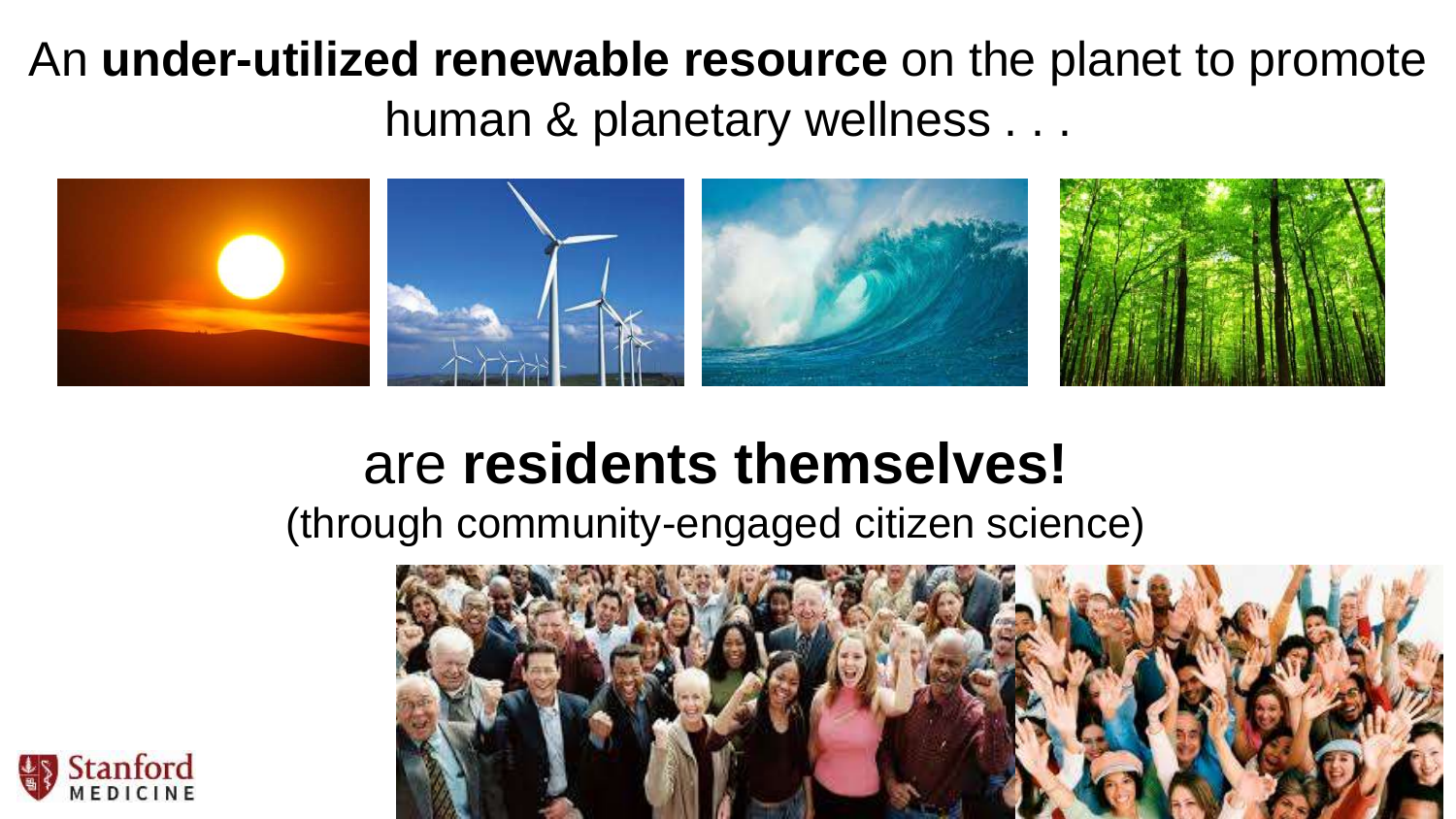

# The *"OUR VOICE"* Citizen Science Research Initiative

#### Empowers residents to assess & advocate for healthier neighborhoods & communities (with local decision-makers)

**Facilitators** of this process can be researchers, community organizations, govt. groups, or local opinion leaders or residents themselves





Buman et al. *Translat Behav Med*, 2012; *AJPM,* 2013; Winter et al., *Translat Behav Med,* 2014; King et al., *TJACSM,*  2016; Goldman et al., *J Urban Health,* 2016; Sheats et al., *J Urban Health,* 2017; Hinckson et al., *IJBNPA,* 2017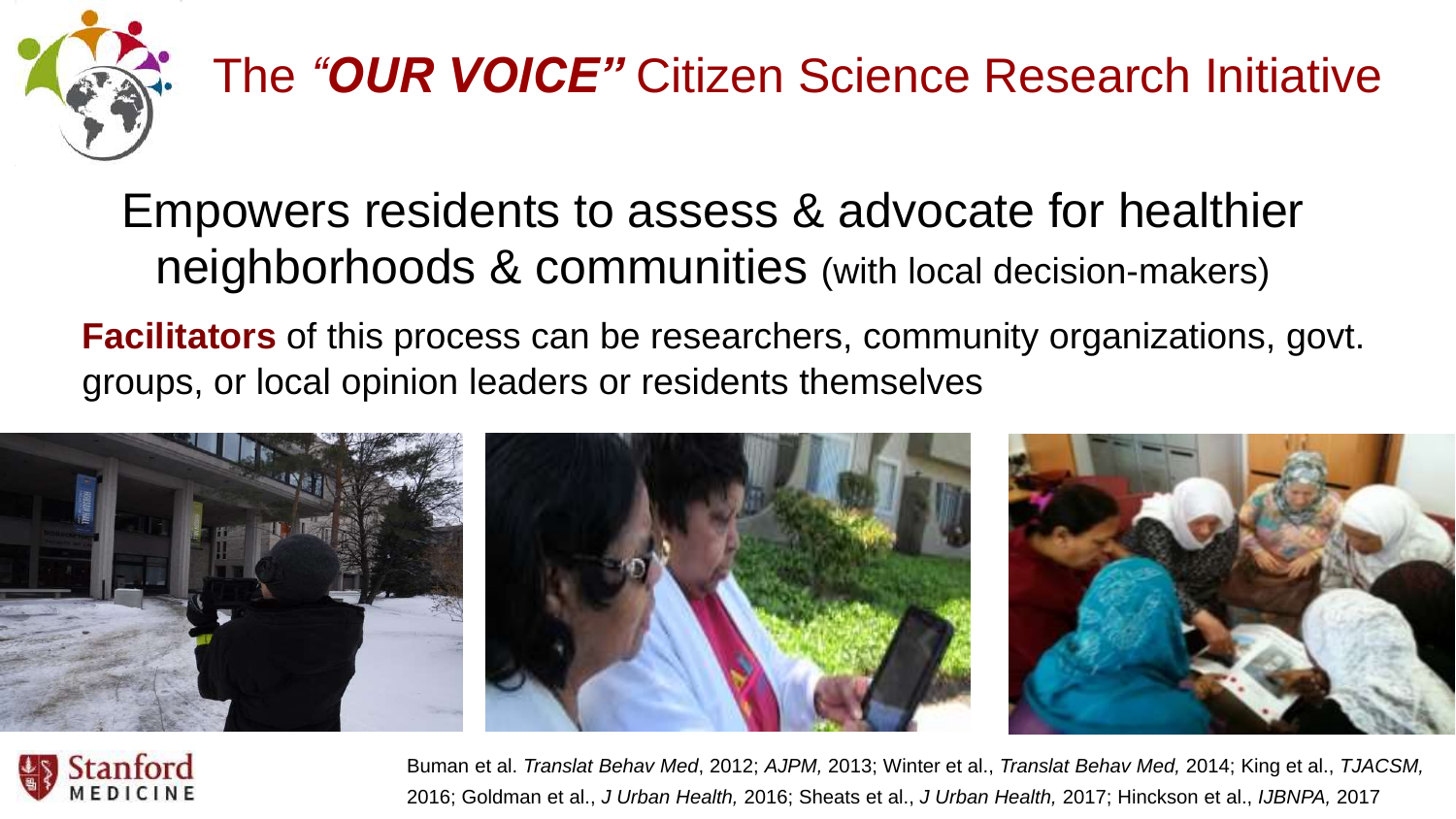

It starts with an easy-to-use mobile app: **Stanford Healthy Neighborhood Discovery Tool**

Buman et al. Am J Prev Med, 2013

- Used by residents, *irrespective of 'tech literacy' or language,* to assess community features that *promote or hinder* healthy living or daily well-being
- Tool used to collect neighborhood info via **GPS Route tracking/ Geo-coded Photos & Audio narratives**; as few as 8-10 residents needed to get "saturation" around top barriers & enablers of healthy living









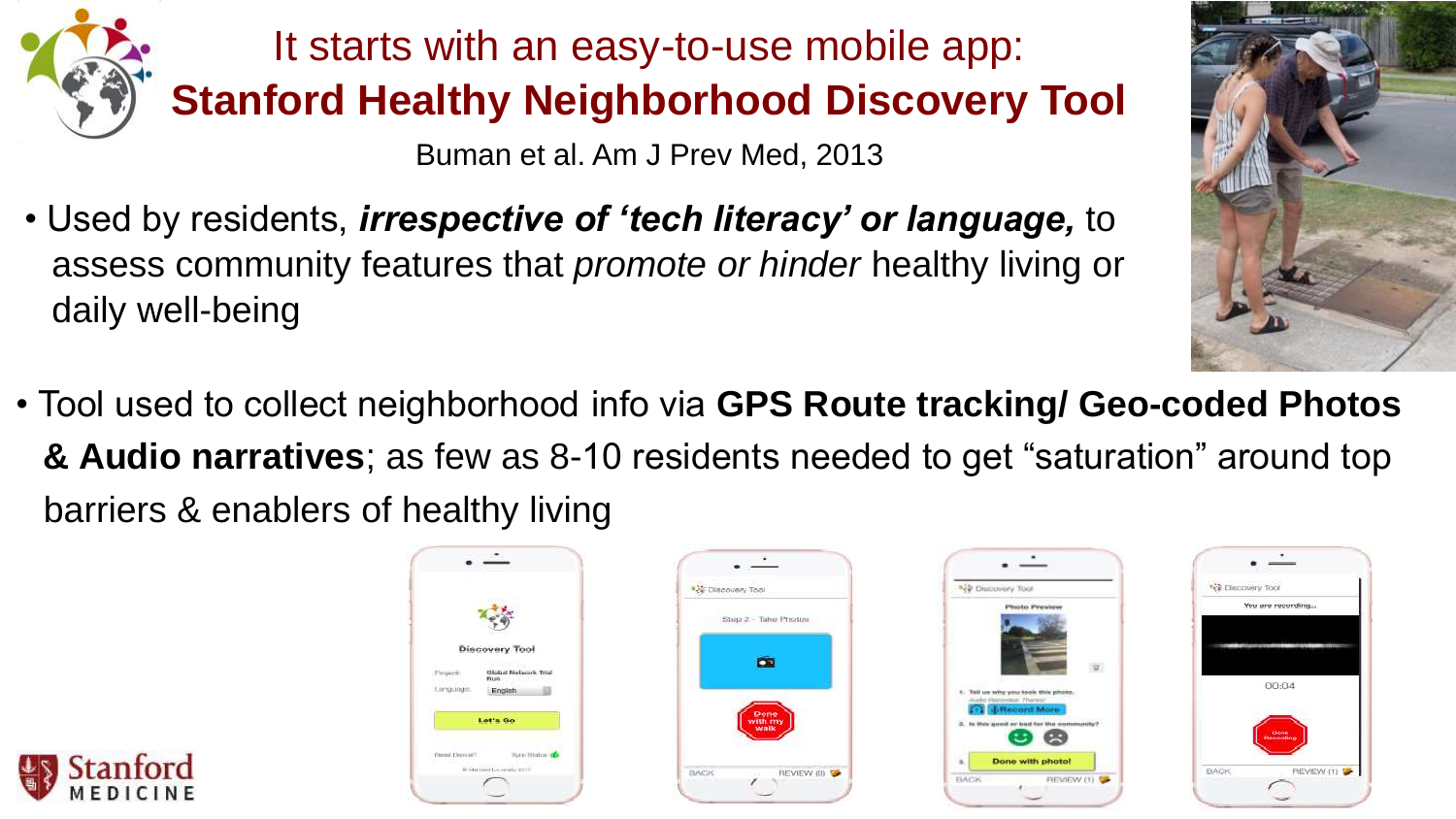

### **Next, in a facilitated process, Residents:**

- **share** their photos & "stories" collected on their walks with other residents
- **build consensus** around high-priority yet realistic areas for change
- share their data with **key decision makers**   $&$  develop possible solutions
- **formulate action steps** to activate local changes

(e.g., a safe, age-friendly walking route for Israeli seniors, with support of local businesses)



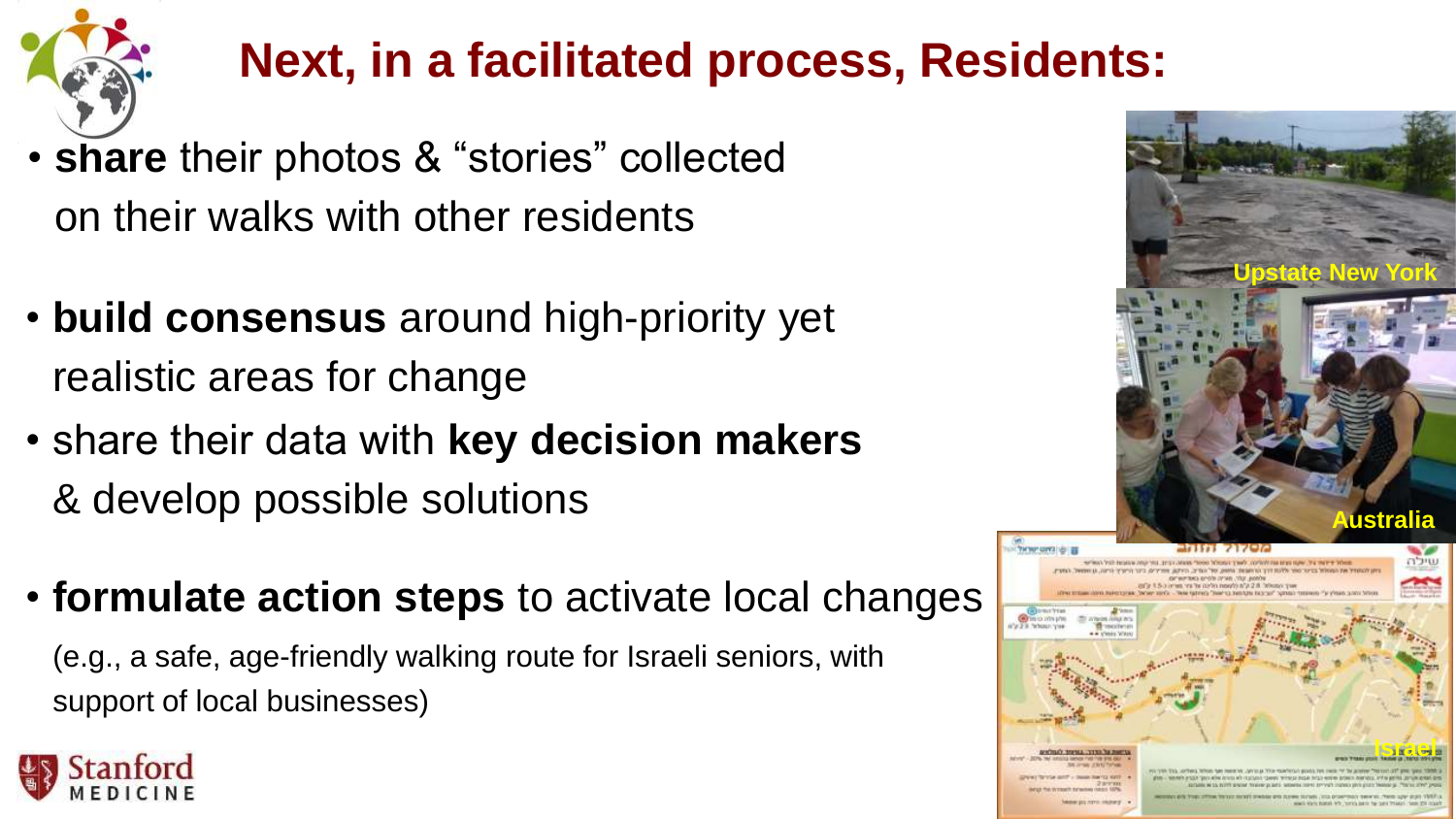# **The Discovery Tool Data Portal**

■ Facilitators log in to secure data base with unique IDs

- Allows for facilitators to view and process Discovery Tool data
	- Auto-transcription of narratives; combined walk maps; facial blurring

■ Data returned to citizen scientists for analysis and interpretation









I took the photo because as you can see from the left of the picture, there is a sidewalk, and then we have a crosswalk going across the street, but it leads to a ditch. So that needs to be fixed. There needs to be an extension of the sidewalk to the sidewalk on the side there to the right.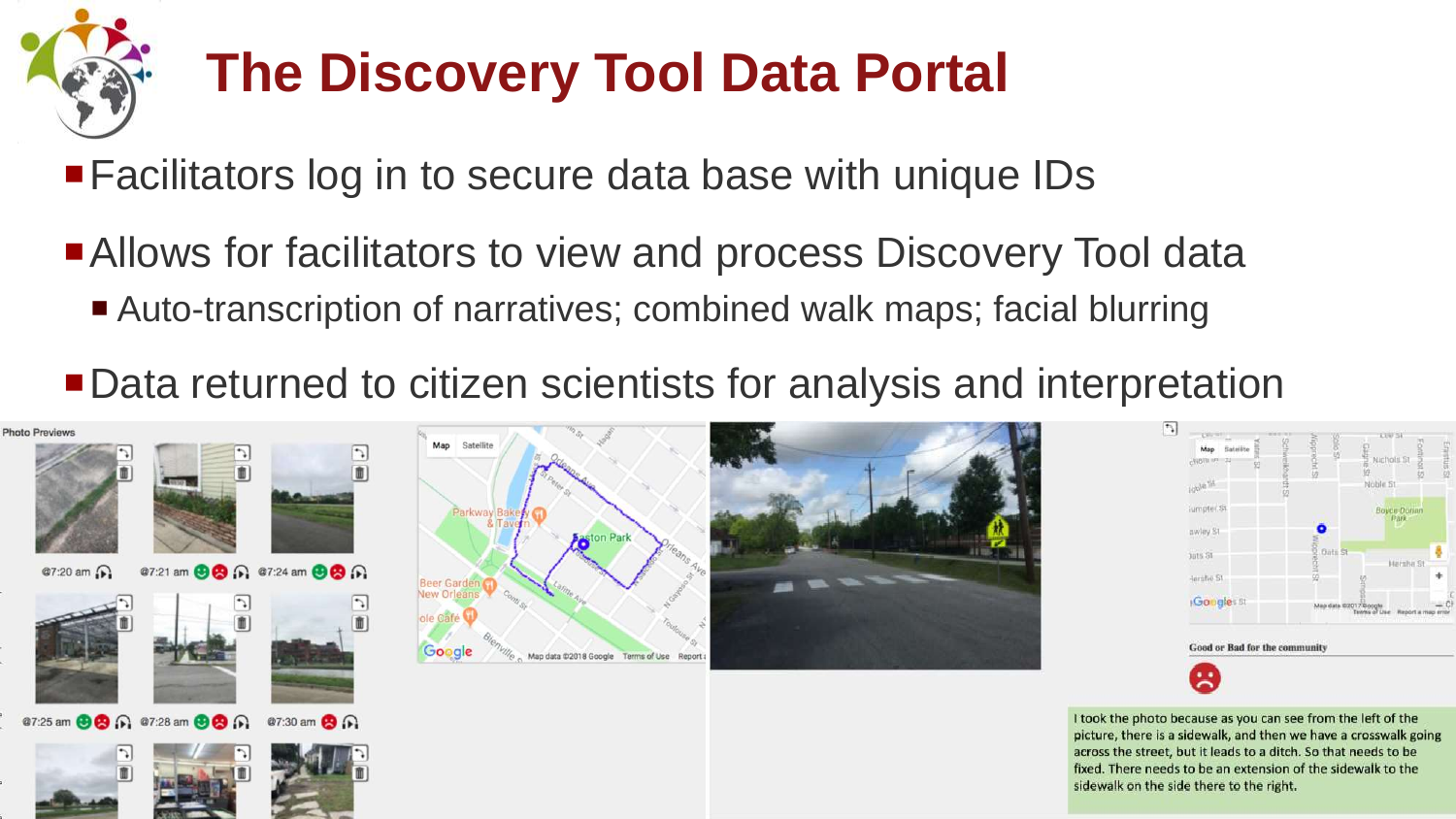

## *Our Voice* **Toolkit**

■ A library of evaluation measures to facilitate and track impact

- Customizable recruitment and training materials
- Meeting facilitation guides and Discovery Tool user manuals
- Action planning templates
- IRB/ethics protocol and consent document information





| What you rised for the mexting<br>. Space for the meeting |                   | Our Voice Community Meeting #1 - Facilitation Guide<br>Equipmented lines for connectants: 60-30 minutes<br>. A sign-in about and some extra paper and perm<br>. A while board or charged papertnarbers and teps:       | <b>THE REAL</b><br><b>Making an Action Plan</b>                               |
|-----------------------------------------------------------|-------------------|------------------------------------------------------------------------------------------------------------------------------------------------------------------------------------------------------------------------|-------------------------------------------------------------------------------|
| · Moding notes la reside                                  |                   | . Cooks of the Discovery Toxi data your team collected gromed photos and transcripted<br>. Scottered Copies of the Community Advocacy Handbook                                                                         | WHAT is the change that needs to be made?                                     |
| Tupic                                                     | Trees<br>5. Green | <b>Activities</b><br>4 Farhizants sur-in and uplan contact into<br>. Explore manifest purposes                                                                                                                         |                                                                               |
| A. Data Review                                            |                   | 16-20 nm   . Review the Discovery Two cates cusing print outs, sinkes, at another homail.<br>. As a group, vientify positive and regative features of the environment<br>is. Write these on whiteboard therized paper. | WHY is it important for this change to be made? What difference will<br>make? |
| B. Grossmy Dies &<br>Presidency for Action                |                   | 15-15 year # As a precip Mixile the data hills common themes - while these on whitehold charican paper<br>. Marrilly theme priorities hence in importance and headbilds - highlight or circle the log priorities       |                                                                               |
| C. Brightenberg<br>Arkulanee                              |                   | TB-75 mm   . Disnuss patential s/A/form to printly charlenges<br>. Brainsboro patential partners and potential opposition<br>- Write these art efficious and transaction                                               |                                                                               |
| D. Strategies for<br>distancement.                        |                   | 10.15 neers Broadsborn ways to employe protected partners and seat with polarized opposition.<br>- Vinks these on antistimant thanked paper.                                                                           | WHERE does this change need to be made to make the greatest imp               |
| E. Next Slaps and<br>Wap-id-                              |                   | 19-19 nov   a 5 Summarize Professo and agreements<br>4 Agree on next steps<br>Plan for next reserves<br>. Jophunet Divisions 'Comments Participant Handbook' for future adverage                                       |                                                                               |

e made to make the greatest impact

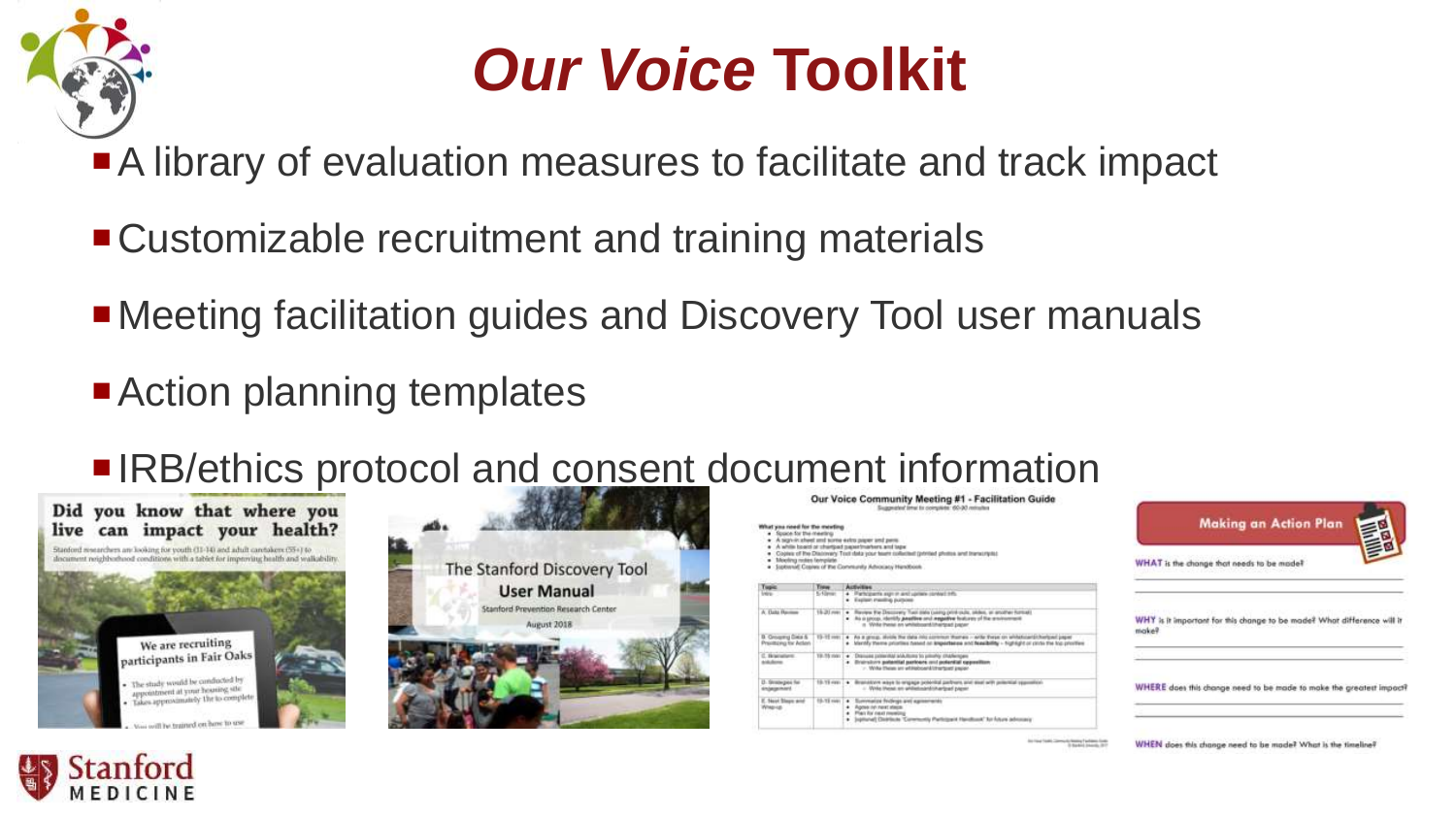